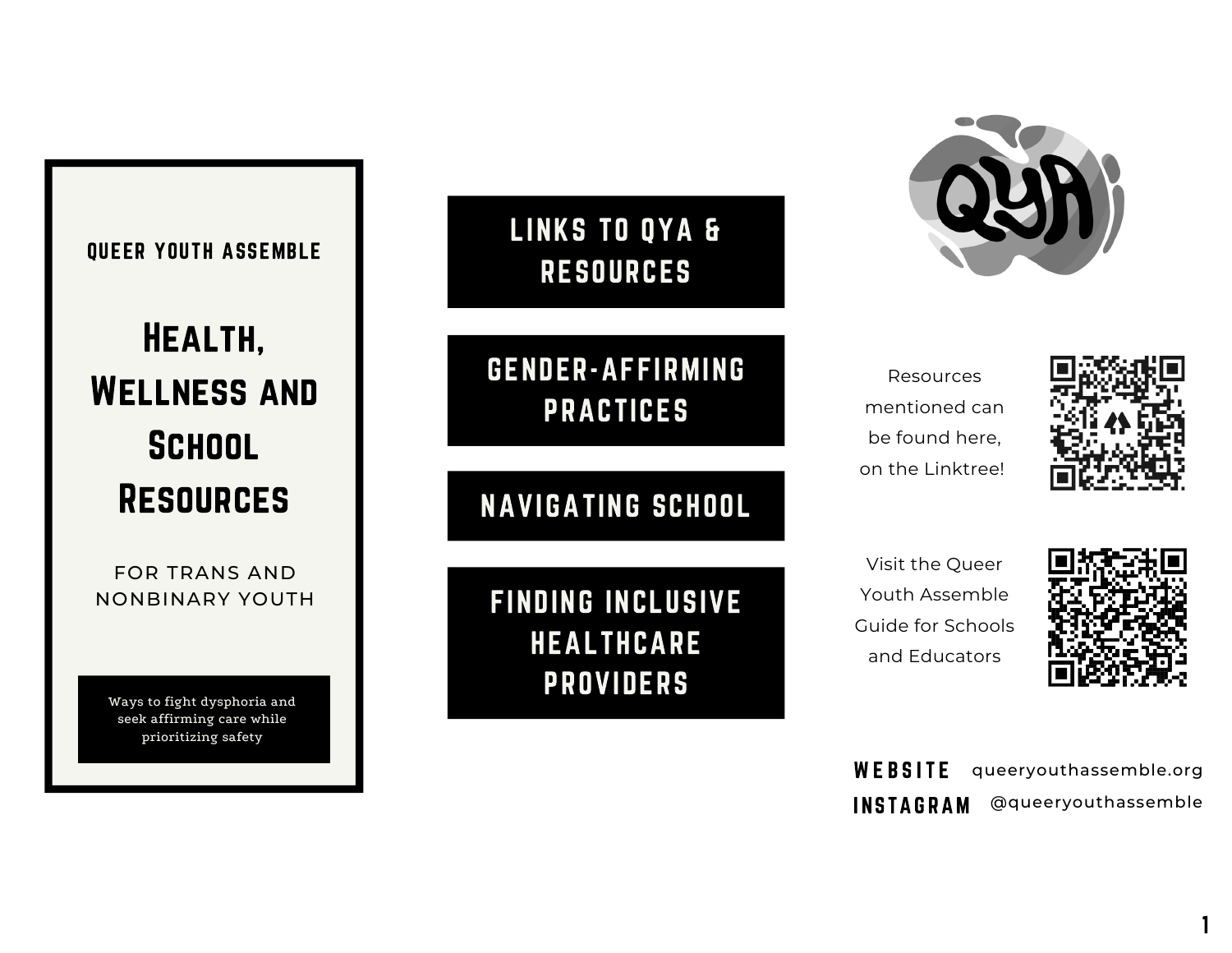# TUCKING TIPS

### **Tucking can be an affirming practice for many trans and nonbinary people.**

Garments like control briefs support more long-term tucking with less adjustments. Tucking panties are made especially for tucking, though you can make your own as shown in the "Safer Tucking Guide" in the Linktree at the front of the pamphlet. Otherwise, using tighter undergarments is usually a good place to start.

If you choose to use tape, proceed with caution, ensuring the adhesive is safe, and that it isn't overly restricting. If something hurts, you should make sure your tucking was done safely.

# PACKING TIPS BINDING TIPS

**Packing can be an affirming practice for many trans and nonbinary people.**

There are many ways to pack whether it be using homemade packers, or manufactured ones.

You can find in the Linktree above, guides to using packers. While many prosthetics exist, they may be expensive, or inaccessible. Using socks, or other soft malleable materials, is a good place to start.

Other types of packers may include stand-to-pee devices (STPs), which simulate urinating with a penis. Pack and plays can be used both for sexual activities, and for packing.

When packing, make sure to secure your packing device of choice before heading out.

Places like Ftm Comfy Packs, MyPackStrap, GMPWear, and Final Thoughts make and sell packers.

### **Binding can be an affirming practice for many trans and nonbinary people.**

Try to take binder breaks about every eight hours, not keeping your binder on for longer than this. Only exercise in a binder if it's necessary, and if you do so wear one size larger than usual.

Only use a binder made for chest compression or safely use KT/trans tape. Never use duct tape, plastic wrap or any other methods, as these are likely to lead to physical harm. If you don't have access to a binder, try layering two sports bras. Point of Pride, Genderbands, and B4CK all offer periodic free binder giveaways.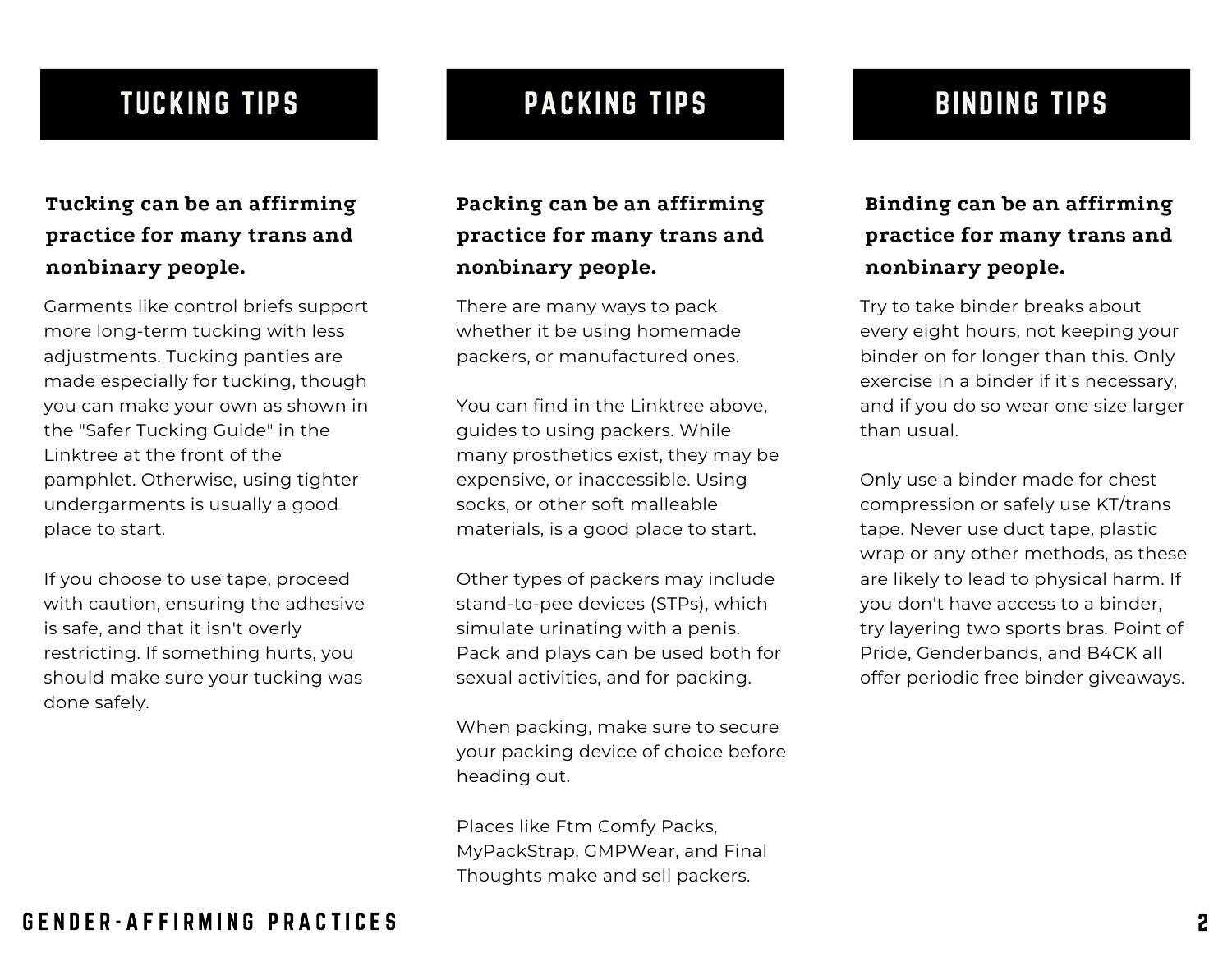## MENSTRUATION

**Menstruating can be a source both of general discomfort and of gender dysphoria. Many things can be done both to better or alleviate menstruation.**

For people looking to avoid the gendering experience of periods, working to find products, such as those listed in the Linktree can alleviate dysphoria.

Certain birth control and hormonal medications can be accessed outside of gender-affirming care, if you are worried about disclosing your queer identity. Medications like Norethindrone (Aygestin) works as a period suppressant while not working as a birth control, whereas combination birth control pills often also work as period suppressants. For out queer people with periods, hormone blockers or hormone replacement therapy (HRT) may be an option.

# GYM CLASS TIPS **BATHROOM TIPS**

**Gym class, whether it be changing or gendersegregated activities, can be quite anxiety provoking.**

If you tuck or bind, make sure you are safe, taking breaks as necessary if unavoidable.

If there are no gender-neutral changing spaces, you can advocate for use of nurses' rooms, genderneutral bathrooms or staff bathrooms, or opting out of changing.

If you are in a position to advocate, ask gym and wellness teachers to advertise inclusive options. If you are able, challenge your teachers on cis or binary-normative activities, like "boys vs. girls".

**While looking and asking for queer-inclusive resources and accommodations can be challenging, you deserve accessibility and safety.**

Many schools have yet to introduce streamlined and easily accessible gender-neutral or single-stalled bathrooms. Bathrooms can be a challenging environment to navigate for many queer people.

While some schools do not have advertised gender-neutral bathrooms, most schools will have teacher bathrooms that are private and single-stalled. If you articulate discomfort with using one of the labeled binary bathrooms, you can always ask for access to one of those, or to the nurses room.

Many students do not know that obstructions exist for queer people in terms of bathrooms- if you are able, educate and help advocate for accessibility and inclusivity.

### A F F I R M I N G P R A C T I C E S . C O N T